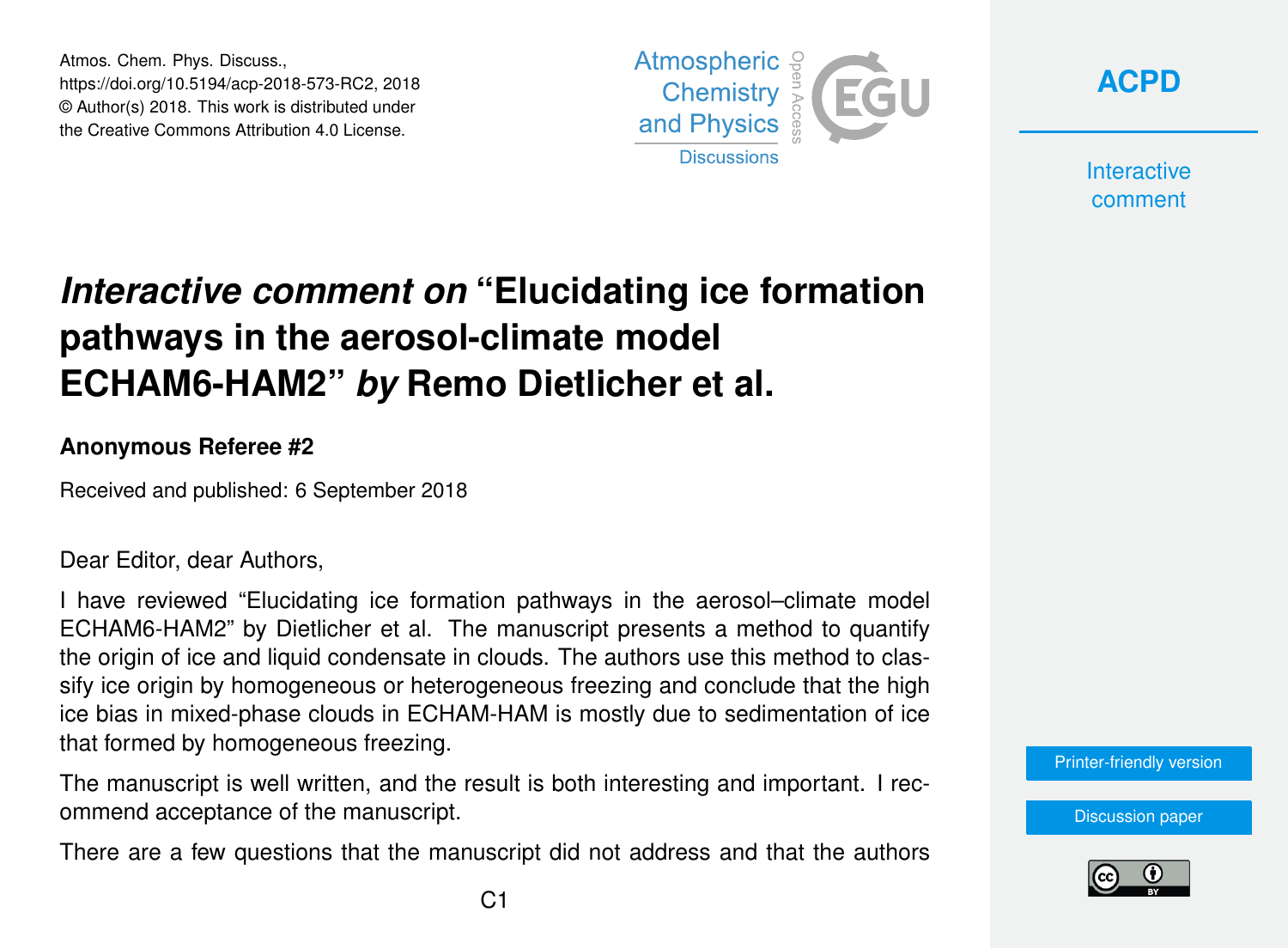might consider clarifying in the final version.

- I found it a bit confusing that the paper tries to do two very different things at once: (1) present validation of a new ice microphysics parameterization (that has already been described in a GMD article) against observations and (2) introduce new tracers to classify the origin of cloud ice, a technique that is applicable to new and old microphysics alike. Scientifically, the second part of the paper is far more interesting, and I feel the first part might have found a better home in the GMD paper. Perhaps there is a way to tie the two parts together a bit more in Sec. 5.2, by describing whether there are significant differences between the new and old microphysics, and in particular whether the new microphysics leads to an improvement. (I realize Fig. 7 does this for the state, but I don't see analogous discussion for the pathways.)
- I agree with the sentiment of the introductory paragraph of Sec. 4 (although I would make an exception for observations that permit inference of process rates or the relative importance of various processes). Of course, this paragraph comes right after a long section that does the exact thing the authors criticize. Perhaps this is an argument in favor of shortening Sec. 3 or moving parts of it to an appendix?
- The previous point notwithstanding, in Sec. 3 (Tab. 3 in particular), I was surprised that the authors provide an uncertainty range for radiative flux observations but not for the ice water path. IWP seems like the more directly relevant variable to evaluate the ice microphysics scheme. It would be nice to see whether passive microwave, MODIS, etc. IWP estimates are as far away from the model as CloudSat/Calipso. Also, why not add the TIWP in the REF model to Tab. 3 under the assumption that the sedimentation occurs within the time step? (And likewise for CIWP in the new configuration?)

## **[ACPD](https://www.atmos-chem-phys-discuss.net/)**

Interactive comment

[Printer-friendly version](https://www.atmos-chem-phys-discuss.net/acp-2018-573/acp-2018-573-RC2-print.pdf)

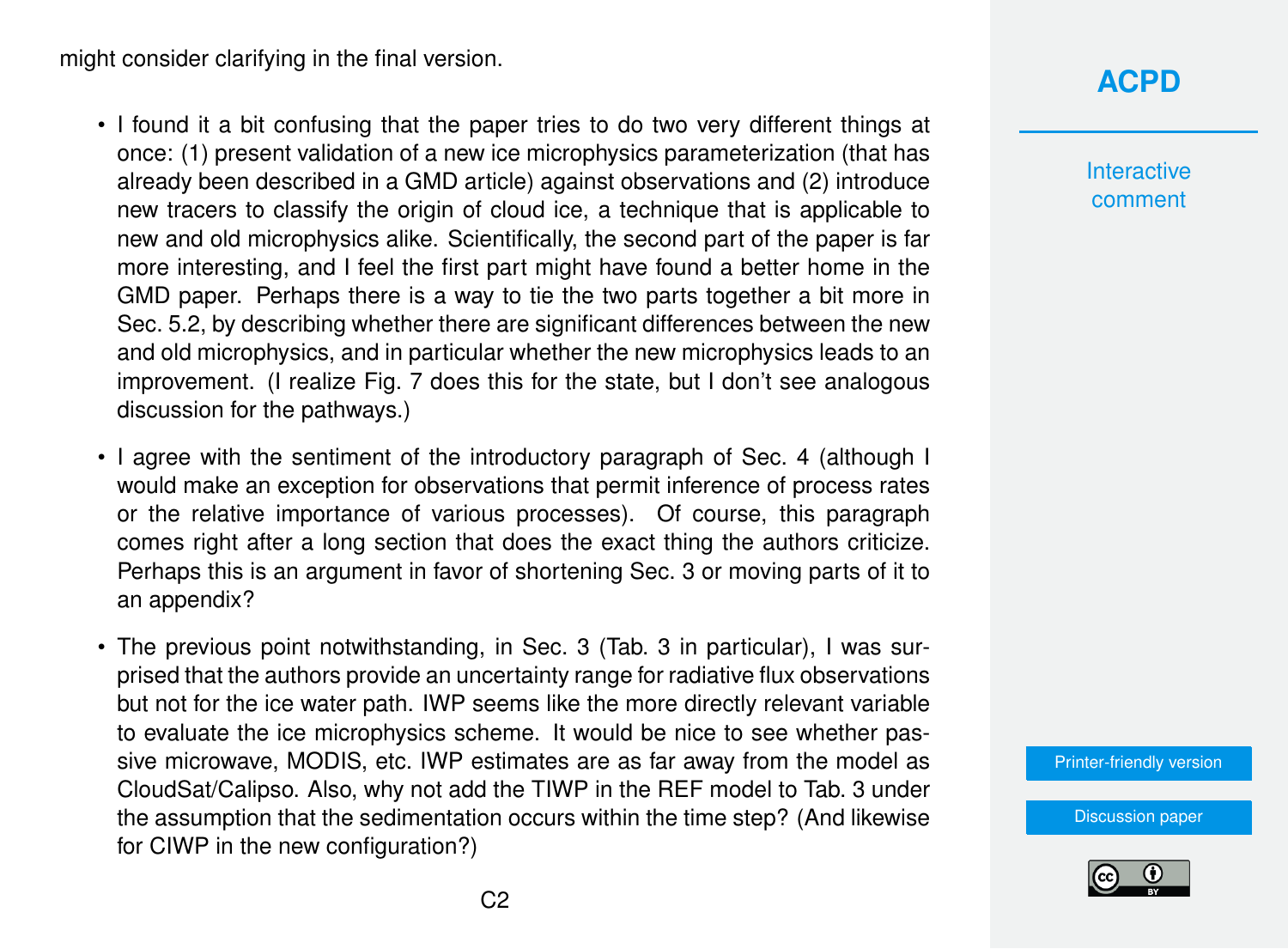- In the discussion of deposition acting as a sink for cloud cover via the Sundqvist cloud cover scheme (Sec. 2.2), I would have welcomed a sentence or two on whether condensation analogously acts as a sink for cloud cover or how this is avoided. Also, the sentence "However, this coupling also makes the sedimentation sink of cloud ice a sink for cloud fraction" made me wonder: isn't that realistic, desirable behavior?
- Sec. 3.2, better agreement with GOCCP cloud cover: was this part of the tuning strategy, or did it emerge?
- Sec. 4.3, last sentence: would "cirrus-origin cloud" be less confusing terminology than "cirrus"?
- Sec. 5.1, Fig. 10: The frequencies here are defined by volume. If they were defined by mass, which I assume would be equally valid but give greater weight to warmer clouds, would the conclusions be very different?
- Sec. 5.2, l. 19–21: This seems out of place here; maybe a better place would be in Sec. 3.6?

A few minor typos etc:

•

- p. 1, l. 15: "radiative forcing"  $\rightarrow$  "radiative effect", since the clouds are part of the climate system?
- p. 2, l. 21: I kept wondering for the rest of the manuscript why the homogeneous freezing threshold is -35 rather than -38° C.
- p. 3, l. 3: "eluded"  $\rightarrow$  "alluded".

**[ACPD](https://www.atmos-chem-phys-discuss.net/)**

**Interactive** comment

[Printer-friendly version](https://www.atmos-chem-phys-discuss.net/acp-2018-573/acp-2018-573-RC2-print.pdf)